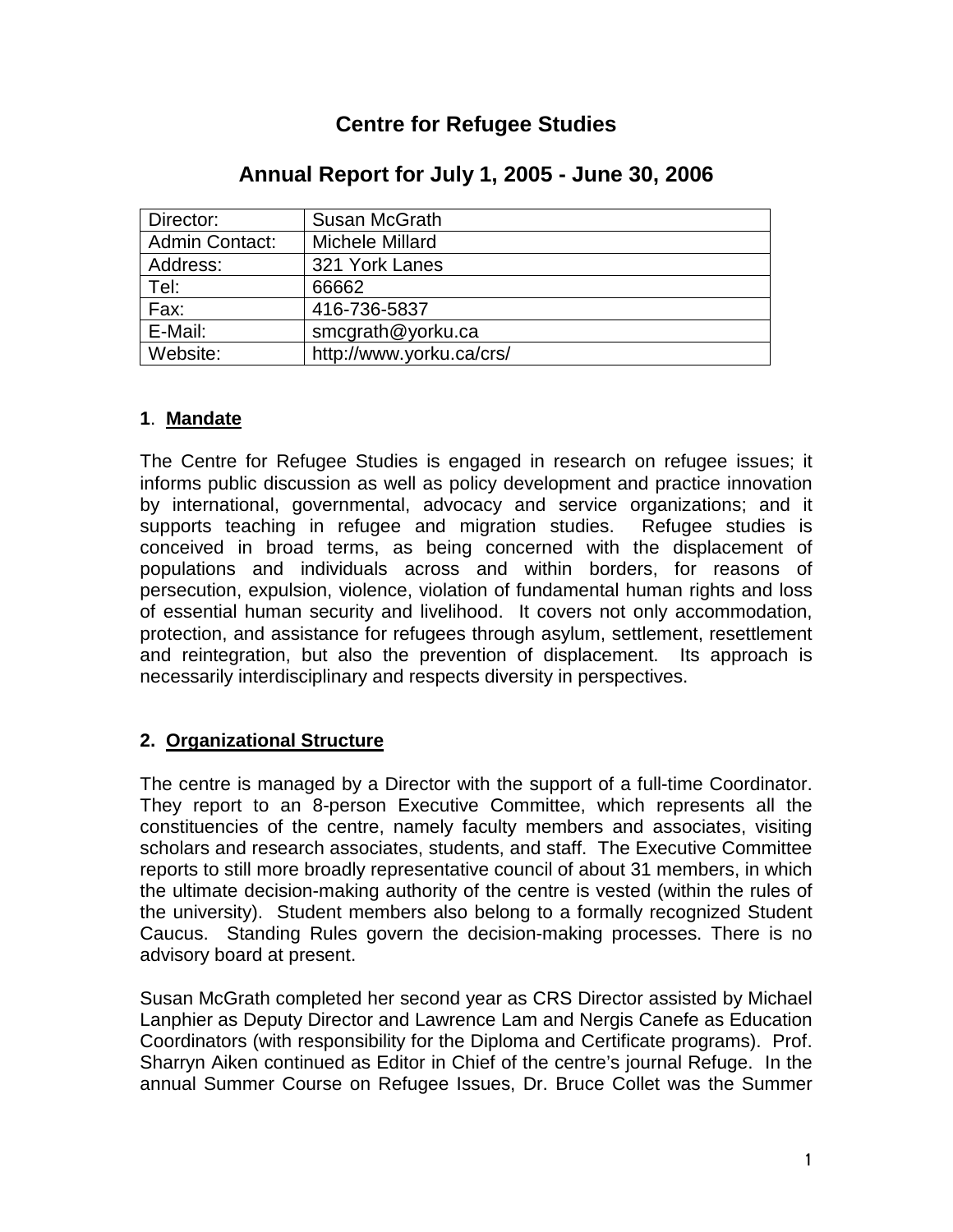Course Academic Director with Irene Tumbwebaze taking over the Summer Course coordination.

Michele Millard also completed her second year as CRS Coordinator. The position of Resource Centre Coordinator remained empty due to budgetary constraints; the Resource Centre was maintained by a work study student. Over the year, CRS employed four work-study students, six graduate assistants, and ten research assistants on research projects. Marica Finchelstein is the Financial Officer.

The Centre had two visiting scholars during the year, Jennifer Hyndman from Simon Fraser University, British Columbia and Sonia Human, lecturer at the Faculty of Law, University of Stellenbosch in South Africa.

#### **2005-2006 CRS Executive Committee**

Michael Lanphier, faculty, deputy director Nergis Canefe, faculty, co-coordinator education Larry Lam, faculty, co-coordinator, education Michele Millard, coordinator Frehiwot Tesfaye, research associate James Cowan, student caucus Ranu Basu, faculty Don Dippo, faculty Susan McGrath, faculty, director

## **3. Active Membership List**

**York Faculty Members of CRS** are full-time or emeritus York faculty members with full membership in CRS. They normally not only engage in research in refugee studies, but also participate in the intellectual life and the decision-making of the Centre. They are members of the Council of CRS. Appointments are made for up to three years, renewable, by the Executive Committee, using criteria approved by the Council.

#### **Faculty Members**

| <b>First Name</b> | Last Name     | Date of Entry | <b>Expiry Date</b> |
|-------------------|---------------|---------------|--------------------|
| Howard            | Adelman       |               | Dec. 2009          |
| Vijay             | Agnew         | Dec. 12 2002  | Jan. 2009          |
| Sharryn           | Aiken         | Jan. 2 2002   | Jan. 2009          |
| Deborah           | <b>Barndt</b> | April 18 2006 | April 2009         |
| Ranu              | <b>Basu</b>   | June 13 2005  | Oct. 2008          |
| <b>Nergis</b>     | Canefe        | Dec. 2003     | Dec. 2006          |
| Michael           | Creal         | Dec. 2 2002   | Dec. 2009          |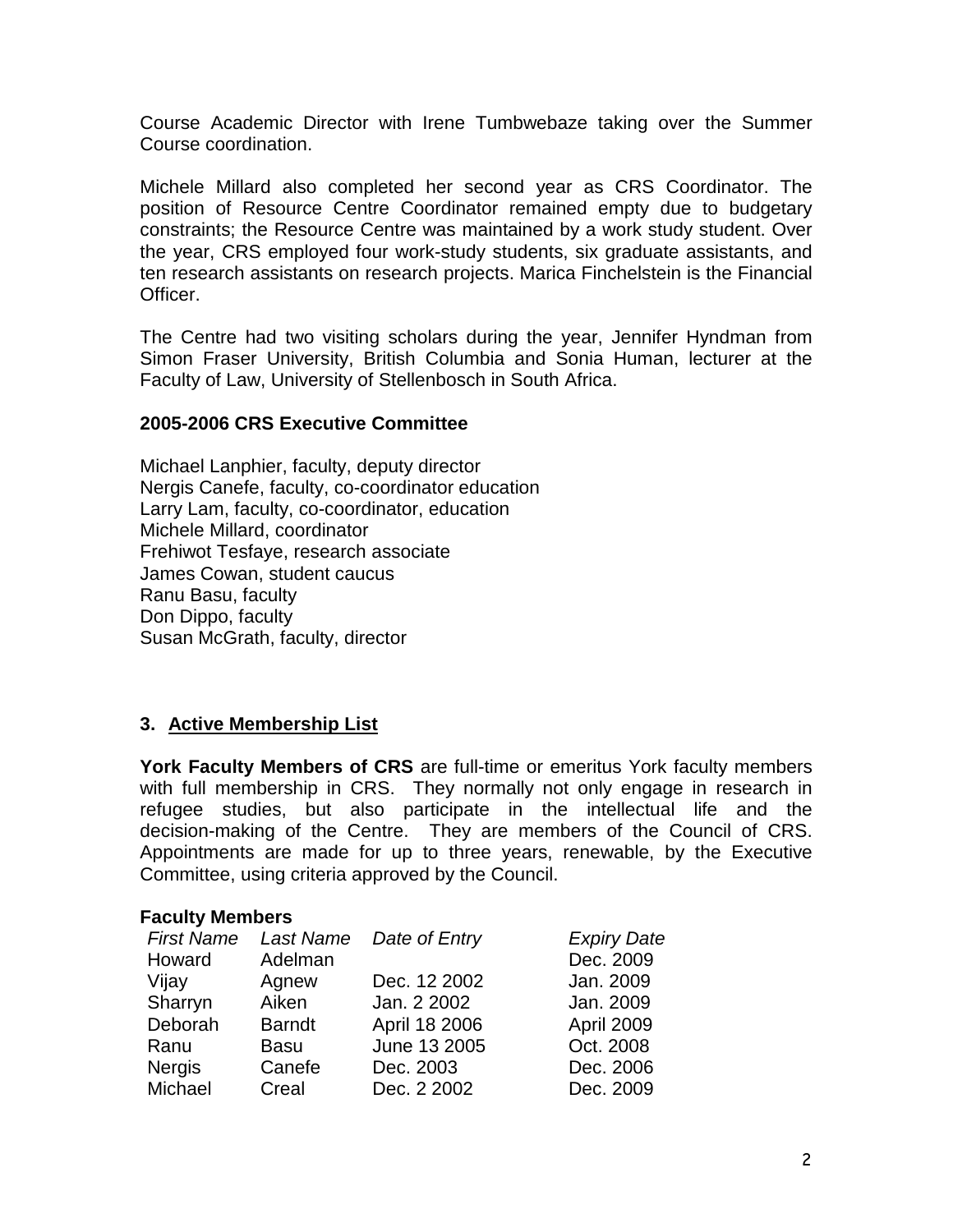| Tania         | Das Gupta      | <b>July 28 2005</b> | Oct. 2007  |
|---------------|----------------|---------------------|------------|
| Don           | Dippo          |                     | Oct. 2008  |
| Wenona        | Giles          | Dec. 2 2002         | Dec. 2009  |
| Luin          | Goldring       | Dec. 2 2002         | Dec. 2009  |
| Mark          | Goodman        | Dec. 31 2002        | Jan. 2009  |
| lan           | Greene         |                     | Dec. 2009  |
| Femida        | Handy          | Dec. 2 2002         | Dec. 2008  |
| Pablo         | Idahosa        | Feb. 16 2000        | Dec. 2009  |
| Nancy         | Johnston       | Jun. 2004           | Dec. 2006  |
| <b>Philip</b> | Kelly          | 2002                | Dec. 2009  |
| Gerald        | Kernerman      | Feb. 14 2006        | Feb. 2009  |
| Lawrence      | Lam            | Dec. 2 2002         | Dec. 2009  |
| Michael       | Lanphier       | Dec. 2 2002         | Dec. 2009  |
| Paul          | Lovejoy        | Sept. 12 1999       | Dec. 2009  |
| David Paul    | Lumsden        | Dec. 2 2002         | Dec. 2009  |
| Susan         | McGrath        | June 13 2001        | Dec. 2007  |
| Haideh        | Moghissi       | Dec. 2 2002         | Dec. 2009  |
| Peter         | Penz           | 1999                | Dec. 2007  |
| Fahimul       | Quadir         | Dec. 20 2002        | Dec. 2009  |
| Saeed         | Rahnema        | Dec. 31 2002        | Dec. 2009  |
| Roger         | Rickwood       | April 17 2006       | April 2009 |
| Nandita       | Sharma         | Oct. 20 2005        | Oct. 2008  |
| Alan B.       | <b>Simmons</b> | 1999                | Dec. 2008  |
| Daphne        | Winland        | Apr. 12 2002        | Dec. 2009  |
|               |                |                     |            |

**York Faculty Associates** are York faculty who do not wish to be members of the CRS Council or whose work does not warrant full faculty membership, but who are investigators in CRS projects, supervise students engaged in work on refugee studies or are willing to do so, or are otherwise involved in teaching or research in refugee studies. Appointments are made for up to three years, renewable, by the Executive Committee, using criteria approved by the Council.

#### **Faculty Associates**

| <b>First Name</b> | Last Name       | Date of Entry | <b>Expiry Date</b> |
|-------------------|-----------------|---------------|--------------------|
| Guida             | Man             | Aug. 14 2000  | Sept. 2006         |
| Abbas H.          | Gnamo           | before 2000   | Dec. 2009          |
| Anthony           | Richmond        | Dec. 2 2002   | Dec. 2009          |
| Valerie           | Preston         | Jan. 20 2001  | Jan. 2009          |
| Ilan              | Kapoor          | 1999          | Dec. 2009          |
| David B.          | <b>DeWitt</b>   | 1999          | Dec. 2009          |
| Obiora            | Okafor          | Jan. 20 2001  | Dec. 2009          |
| Mohammed          | Hassan          | Aug. 2001     | Aug. 2009          |
| Richard           | <b>Saunders</b> | <b>NA</b>     | Dec. 2009          |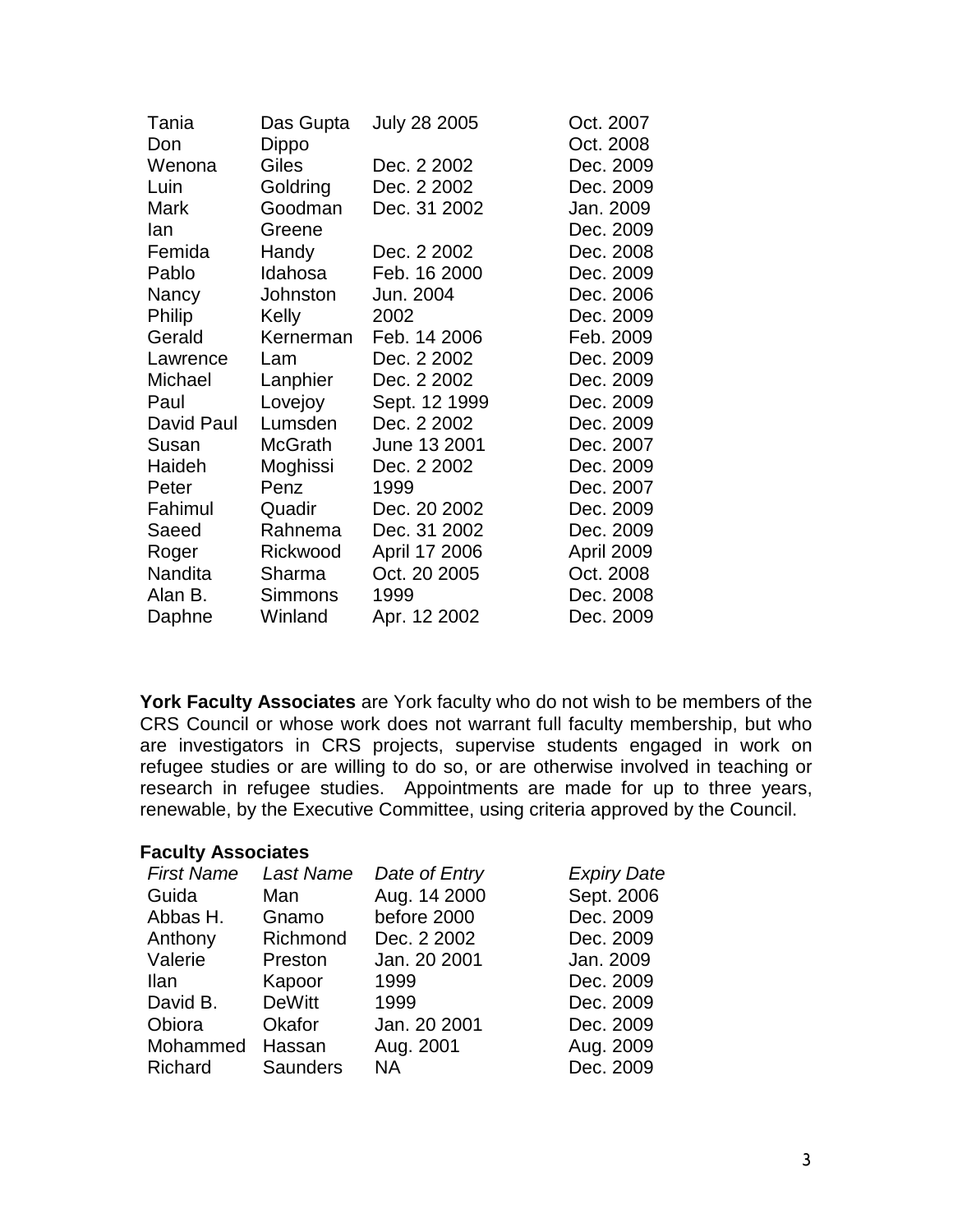**Research Associates** are normally (i) doctoral students whose doctoral research falls into the area of refugee studies or (ii) full-time or non-student research staff in CRS projects. Applications for the affiliation will be accepted twice a year and appointments will be made by the Executive and are subject to annual review. Research staff members in CRS projects are automatically CRS Research Associates, subject to verification by the Executive Committee. This affiliation may continue beyond the duration of their employment in the CRS project.

#### **Research Associates**

| <b>Last Name</b> | Date of Entry    | <b>Expiry Date</b> |
|------------------|------------------|--------------------|
| Vijayakumar      | Sept. 15 2000    | <b>June 2006</b>   |
| Fuad             | Sept. 2004       | Sept. 2005         |
| <b>Barua</b>     | NA.              | Dec. 2005          |
| Collet           | Sept. 2004       | Dec. 2006          |
| <b>Bose</b>      | Aug. 26 2002     | Sept. 2008         |
| Bou-Zeid         | 2005             | Sept. 2008         |
| Cowan            | Aug. 26 2002     | Aug. 2007          |
| Dicum            | Mar. 24 2003     | Mar. 2006          |
| El Jack          | <b>June 2005</b> | <b>June 2008</b>   |
| <b>Baglay</b>    | Jan. 2005        | Jan. 2008          |
| Tesfaye          | <b>June 2006</b> | Sept. 2006         |
|                  |                  |                    |

**External Associates** are scholars and individuals elsewhere in the world doing research in refugee studies and maintaining a connection with CRS. Appointments are made for up to three years, renewable, by the Executive Committee, using criteria approved by the Council.

#### **External Associates**

| <b>First Name</b> | <b>Last Name</b>  | Date of Entry       | Date of Leaving |
|-------------------|-------------------|---------------------|-----------------|
| Rudhramoorthy     | Cheran            | Feb. 16 2000        | Sept. 2008      |
| ljaz              | Qamar             | Aug. 27 2002        | Sept. 2008      |
| Jacinta           | Goveas            | Nov. 2002           | Nov. 2004       |
| Tom               | <b>Clark</b>      | Dec. 2 2002         | Dec. 2004       |
| Jonathan          | <b>Papoulidis</b> | March 7, 2005       | Sept. 2008      |
|                   | Riano-            |                     |                 |
| Pilar             | Alcala            | Jul. 2002           | Dec. 2005       |
| Peter             | <b>Nyers</b>      | Dec. 2003           | Dec. 2005       |
| James             | Milner            | Dec. 2003           | Sept. 2008      |
| Jane Kani         | Edward            | Oct 26 2004         | Oct. 2006       |
| <b>Busha</b>      | Taa               | <b>July 28 2005</b> | Oct. 2007       |
| Sarbani           | Sen               | Sept. 26 2005       | Sept. 2008      |
| Raj               | <b>Bardouille</b> | Sept. 26 2005       | Sept. 2008      |
| Gillian           | Kerr              | Sept. 26 2005       | Sept. 2008      |
| Edit              | Petrovic          | Sept, 26 2005       | Sept. 2008      |
| Kyle              | Killian           | Feb. 14 2006        | Feb. 14 2009    |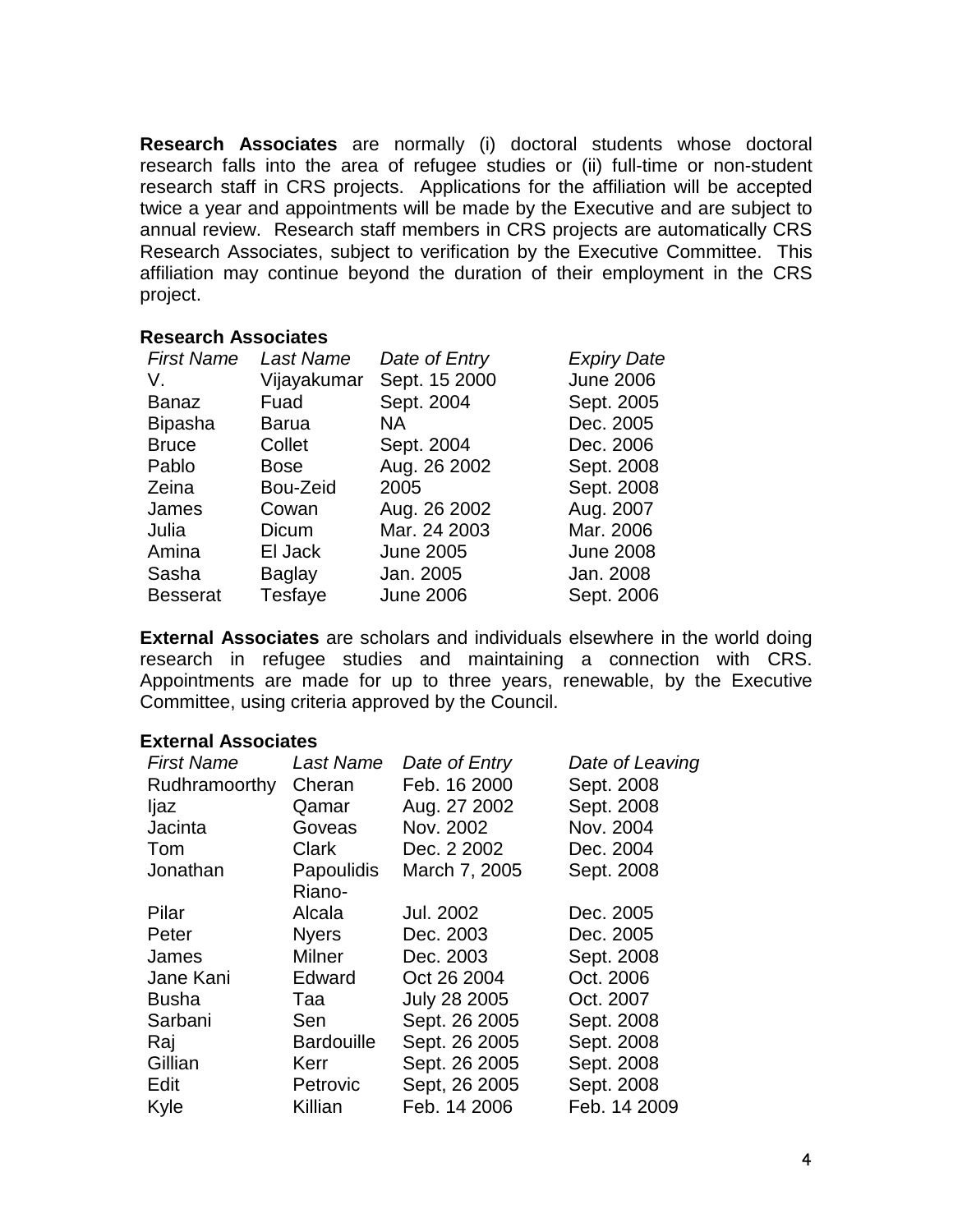## **4. Activities of the Unit**

The Centre is committed to research, the dissemination of research, the support of public policy making and practice, and education. It works with academics, practitioners and policy makers and supports the engagement of these sectors on refugee issues. Some of the activities listed below address more than one mandate, e.g. conferences are vehicles for engagement and dissemination around theory, policy and practice.

## **Research Priorities**

The Centre's research has been characterized by its comprehensive approach to issues related to forced migration. Current research priorities include:

- Canada's asylum policies and practices
- Global asylum needs, national practices, and international burden-sharing
- Refugee and diasporic communities and their internal, intranational and transnational relationships
- Peace implementation, return, reconciliation, reconstruction, and reintegration
- Globalization, development, environment, conflict, and displacement
- Sovereignty, civil conflict, and humanitarian intervention
- Refugee NGOs and IGOs: challenges and dilemmas

In addition, the following cross-cutting themes have been identified as central to our work at the Centre for Refugee Studies:

- **Ethics, human rights, and public discourse**
- Gender, women, and children
- Vulnerability and agency
- Emerging realities and potential futures

In 2005, CRS also developed a concept paper in refugee research based on the SSHRC Strategic Cluster in Refugee Research with the following themes that correlate to a number of CRS' above-mentioned priorities:

- Assessing Asylum and Resettlement Law, Policy and Practice
- Identity and Place
- Services Related to the Well-being of Refugees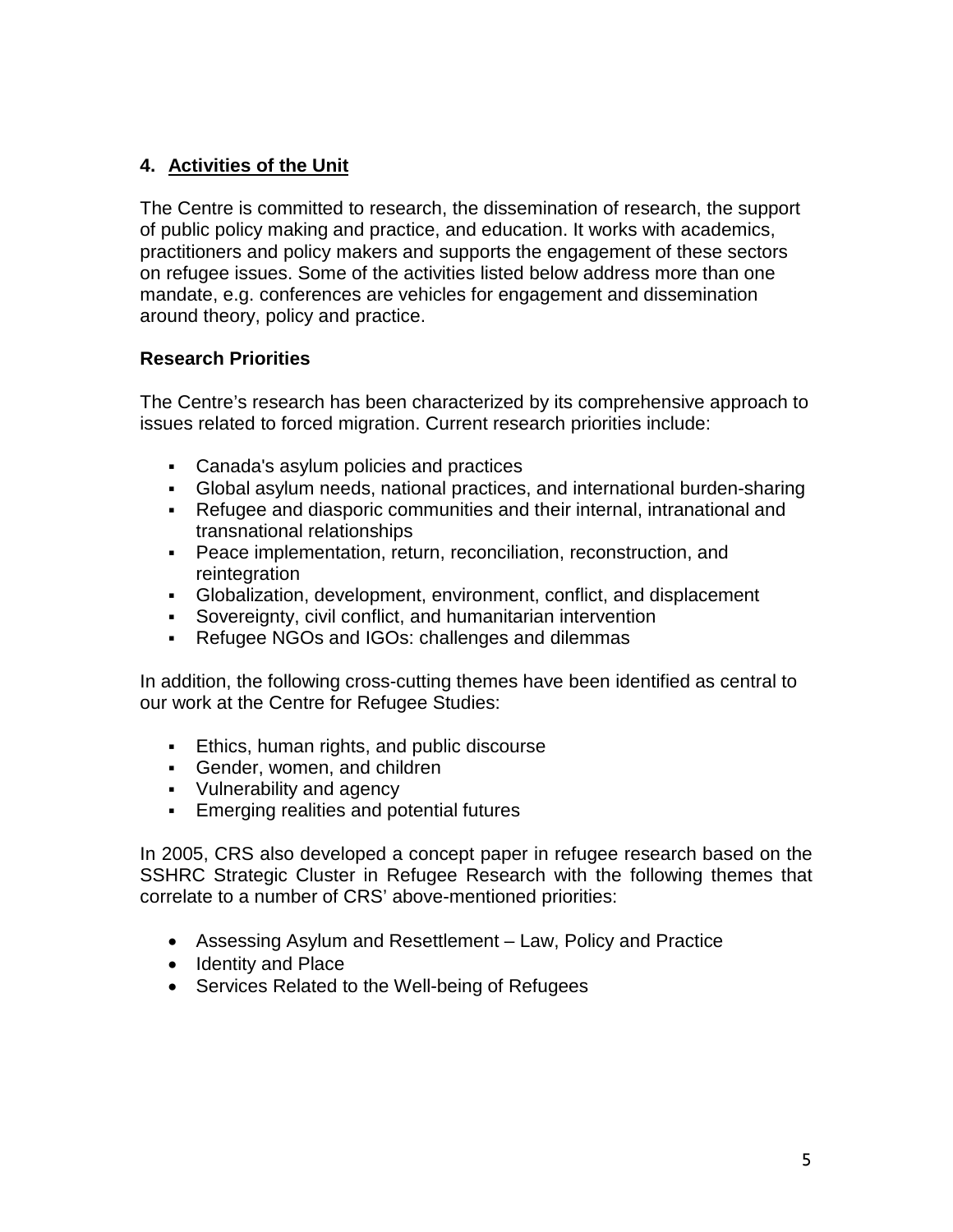### **Current Research Projects**

- 1. SSHRC Interim Strategic Cluster in Refugee Research \$25,000. This funding is directed at developing the network of researchers, practitioners and policy makers and the research capacity of the field of refugee studies. Susan McGrath has the lead with academics and practitioners from across the country participating.
- 2. *Social cohesion and international migration in a globalizing era: transnational solidarities and newcomer incorporation in Canada* – SSHRC \$563,044. Dr. Michael Lanphier is the PI of an extensive network of researchers across the country. The project concluded in March 2005; publications have been extensive and continue to be produced.
- 3. *The Globalization of Homelessness in Long-Term Refugee Camps*, SSHRC Standard Grant - \$163,327. Wenona Giles of York and Jennifer Hyndman of Simon Fraser University are the leading researchers.
- 4. *Rebuilding Health in Rwanda* CIDA AUCC Tier 2 project, \$1.6 million. University of Western Ontario has the lead; York is an institutional partner with Susan McGrath and Nancy Johnston providing leadership to the mental health component. This is a 6 year project funded in 2005; the Rwandan partner is the Kigali Health Institute.
- 5. *Promoting Sustainable Livelihoods and Grassroots Enterprise Development in Darfur and Southern Sudan* – IDRC \$70,000, DFAIT \$100,000. This is a collaborative project with IRIS under the leadership of David Wheeler and Susan McGrath. It is a partnership with universities in Sudan particularly Ahfad University for Women. This project is in development; discussions are ongoing with the World Bank and a major forum is tentatively planned for December in Khartoum.
- 6. *Internationalizing the Centre for Refugee Studies Summer Course on Refugee Issues:* A proposal for a joint collaboration between CRS and the Refugee Law Project (RLP), Makerere University - York Internationalization, \$7,696. Representatives of RLP attended the Centre's Summer School in June and further funding is being sought to advance this partnership. Dr. Bruce Collet, Academic Director of CRS' Summer School, is providing leadership to this initiative.
- 7. African Human Rights Defenders Projects

Third phase of East and Horn of Africa Human Rights Defenders Project funded by IDRC, \$31,617. Hassan Shire Sheik, a research associate of CRS, is the leader of this project which is organizing a network of human rights defenders in the field. The project is based in Kampala, Uganda and has successfully secured additional funding from US and European donors.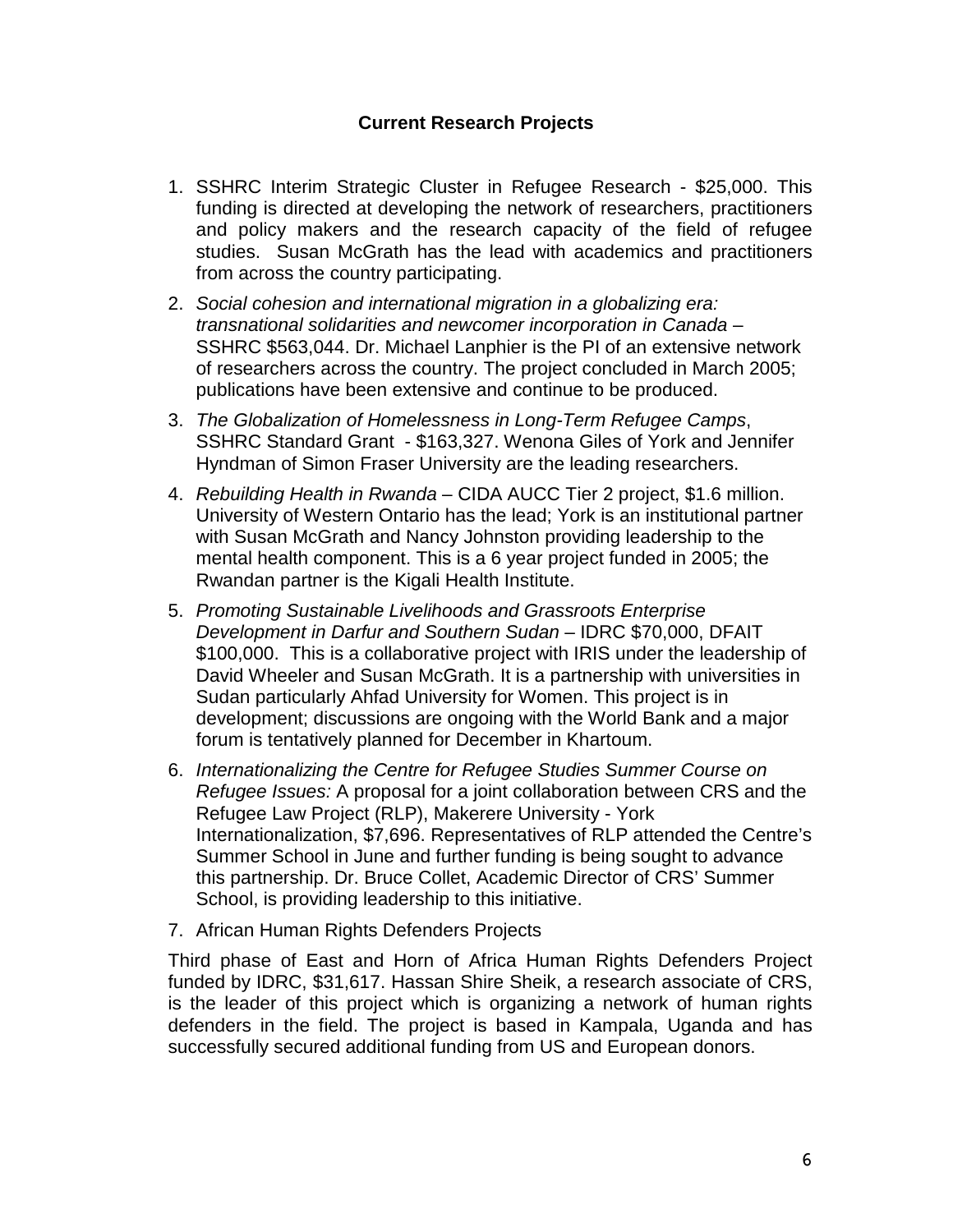The third phase of the West African Human Rights Defenders Project with CRS research associate James Torh as project leader has successfully secured additional funding from the Spanish government.

## **Recently Completed Research Projects**

- SSHRC Strategic Cluster in Refugee Research
	- o First phase (Susan McGrath has the lead).
- African Human Rights Defenders Projects
	- o Second phase of West Africa and East and Horn of Africa Human Rights Defenders project funded by IDRC. (Two Research Associates James Torh and Hassan Sheikh Shire have the leads).
- Ethics of Development-Induced Displacement Shastri, SSHRC (Dr. Peter Penz is the lead; Pablo Bose is the project manager).
- Four Diasporic Communities of Islamic cultures in and from the Middle East – Ford Foundation (A project of Dr. Haideh Moghissi).

## **Research Proposals**

The following are new initiatives which have been submitted for funding and/or are being revised or developed for future submission (2005-2006).

- 1. *Community Coalition for Enhancing Immigrant and Refugee Education and Services* – SSHRC CURA \$1,000,000. This project is a collaboration with local agencies and two Toronto School Boards and will address the needs of refugee children and their families. A letter of intent was submitted in May, 2006. Dr. Don Dippo of York has the lead.
- 2. Research proposal on the settlement needs of Hungarian Roma in Toronto. Gerald Kernerman in collaboration with community researchers is developing a SSHRC Standard proposal for submission in October, 2006.
- 3. *Comparative analysis of global interdiction practices.* A proposal is to be submitted for a SSHRC Standard in October 2006. Sharryn Aiken has the lead.
- 4. *Refugee Status Determination* proposal submitted for a SSHRC Standard in October 2005 was not funded. It is being revised for re-submission in 2006. Susan McGrath has the lead.
- 5. *Harnessing the World's Knowledge to Assist Refugees: The Vision for a Global Refugee Knowledge Centre* – SSHRC Knowledge Impact on Society (KIS) proposal. This collaborative project between CRS and the Canadian Council of Refugees was not funded but will be revised for possible submission to CIC. Susan McGrath has the lead.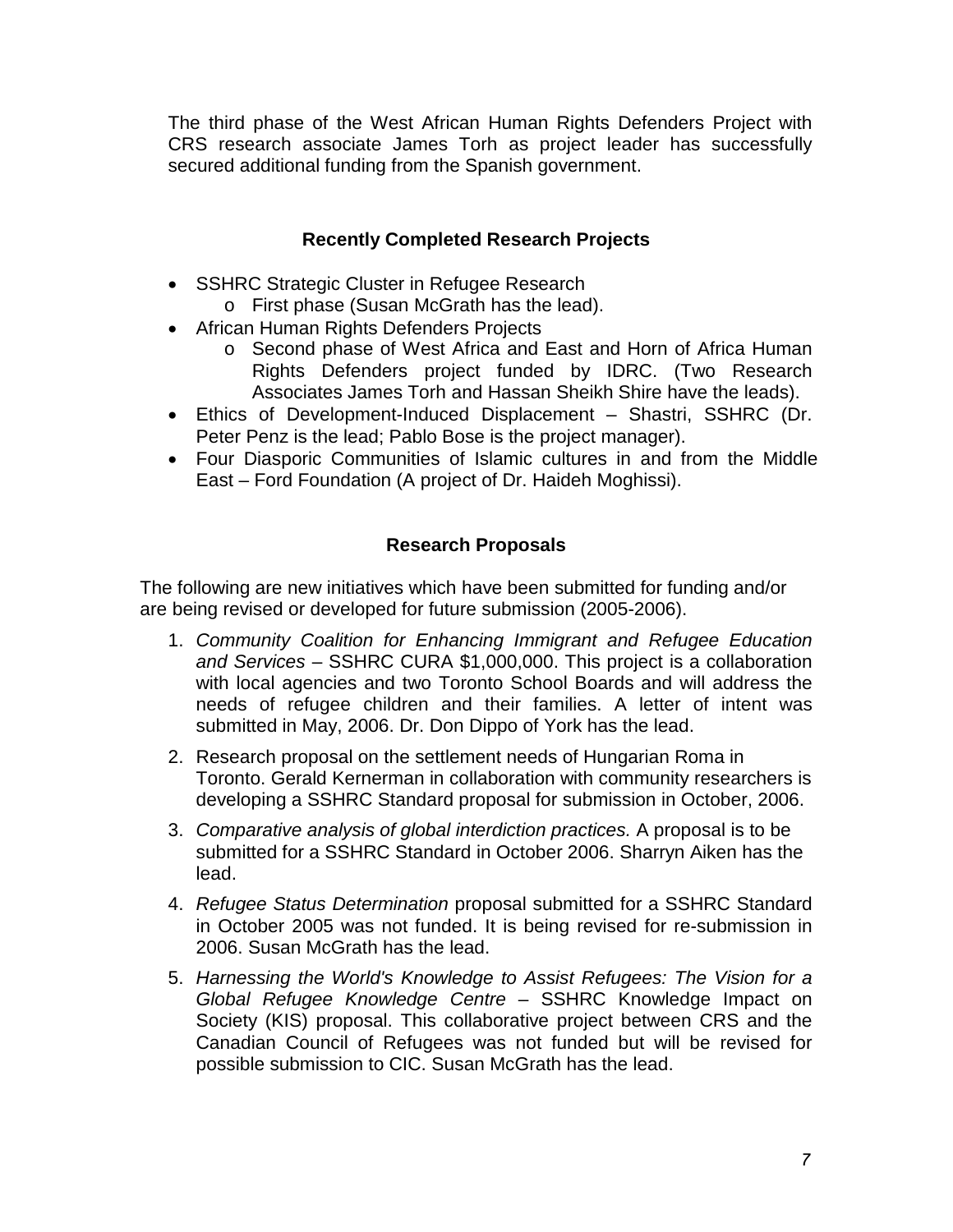- 6. *Coordinating Conflict Resolution and Peace Building Training and Capacity Building in the Mano River Region*. Research Associate James Torh is providing leadership to this project. A proposal to IDRC is expected in 2006.
- 7. *Rebuilding Mental Health in Rwanda* (CIDA AUCC Tier 1). Nancy Johnston and Susan McGrath with colleagues from Canada and Rwanda are expecting to submit a proposal in 2007.
- 8. Proposal for inter-countries seminars/training and strengthening coalitions in West Africa – in development under the leadership of Research Associate James Torh. A submission to IDRC is expected in 2006-07.
- 9. *Public Policies and Migration to Australia, Canada, the UK and the US*. A proposal led by Dr. Lucia Lo of York and the Centre of Excellence on Research on Immigration and Settlement with CRS as a partner was submitted to the Swiss Foundation on Population, Mobility and Environment and the International Metropolis Project in May 2005 but not funded.

## **Publications**

### **Refuge**

The journal is a CRS publication with Professor Sharryn Aiken of Queen's University as the editor. The journal is in the second year of a SSHRC grant and received funding from the Public Justice Centre (\$9,200) in addition to subscription sales. The following editions were published this year.

Volume 22, No. 2. *Betwixt and Between: Refugees and Stateless Persons in Limbo*

Volumes 23.1 & 23.2. *Multiple Homes and Parallel Civil Societies: Refugee Diasporas and Transnationalism.* Guest Editors: R. Cheran and Wolfram Zunzer

#### **CRS Working Paper Series**

This online series is edited by Pablo Bose, a doctoral student at York. The following were published this year.

Anthony Richmond, *"Globalization and the Refugee Crisis"* Martin Jones, *"Beyond Conscientious Objection: Canadian Refugee Jurisprudence on Military Service Evasion"* Tanya Chute, *"Globalization, Security, and Exclusion"*

#### **Publications from CRS Research Projects**

1. The following are current publications from Michael Lanphier et al. *Social cohesion and international migration in a globalizing era.*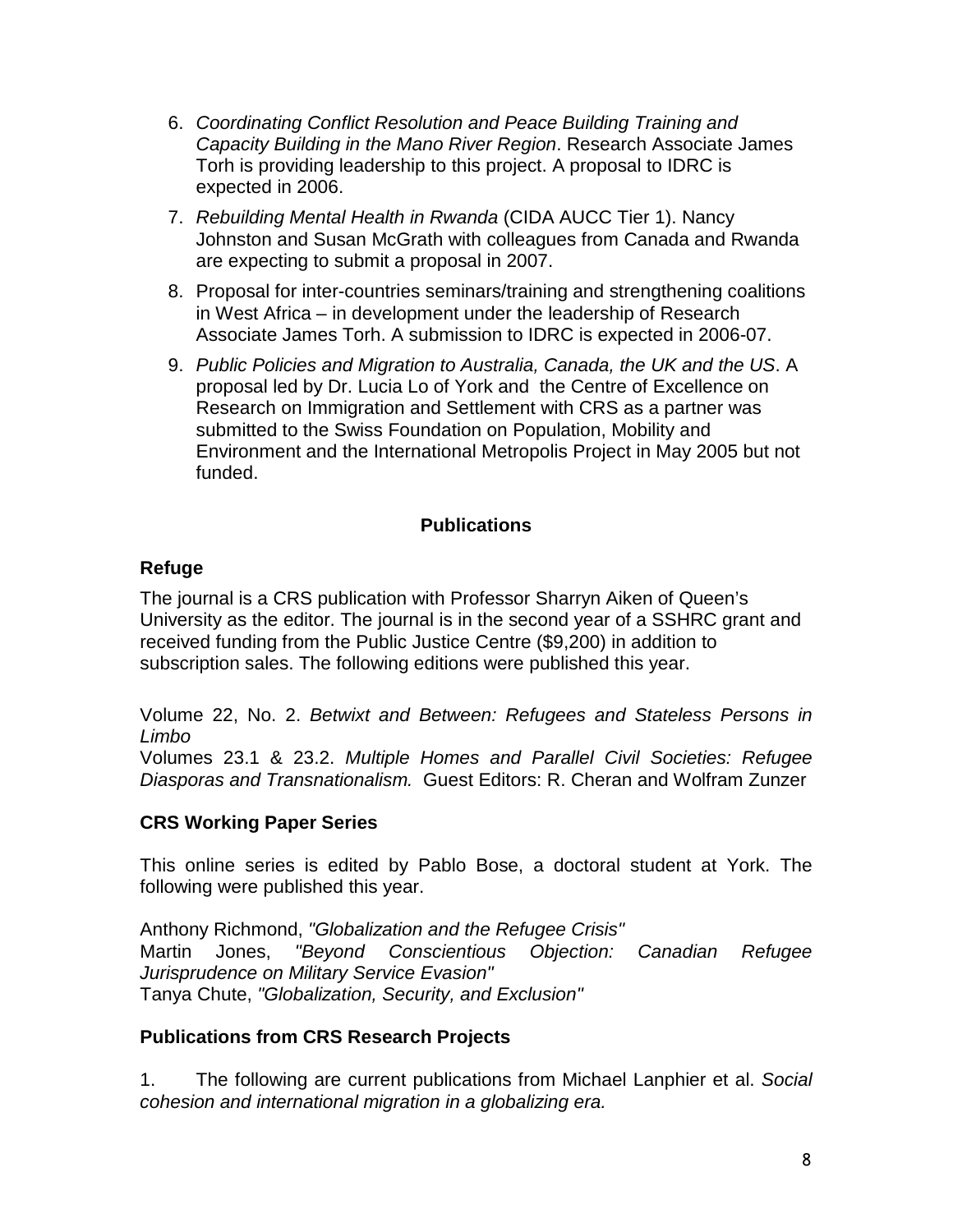- Bernhard, J., P. Landolt and L. Goldring. 2005. "Transnational Multi-local families". Policy Matters. Toronto: CERIS.
- Goldring, L. "Latin American Transnationalism in Canada: Does it exist, what forms does it take, and where is it going?". Ch. 10 in Lloyd Wong and Victor Satzewic (eds). *Transnational Communities in Canada: Emergent Identities, Practices, and Issues*. Vancouver: UBC Press. Forthcoming.
- Landolt, P. "The Institutional Landscapes of Salvadoran Transnational Migration: Trans-Local Views from Los Angeles and Toronto". Ch. 13 in L. Goldring and S. Krishnamurti. *Organizing the Transnational: The Experience of Asian and Latin American Migrants in Canada*. Under review: UBC press.
- Nolin, Catherine. *Transnational Ruptures: Gender and Forced Migration between Guatemala and Canada*. Aldershot: Ashgate. ISBN: 0754638057 [anticipate publication in late 2005 or early 2006]
- Kelly, P.F. "Class Struggle: Filipino Immigrants and the Quest for Identity". *The Philippine Reporter*, March 1-15. 12 ms pages. 2005.
- Winland, D. *The Politics of Desire and Disdain: Croatians Between "Home" and "Homeland"*. University of Toronto Press. Forthcoming.
- Winland, D. "Nation-Building, Nation-Bonding: Croatian Diaspora and the Homeland". In H. Riegler (ed.). *The Politics of Exile: the Role of Diasporas in Nation Building*. Austrian Institute of International Affairs, Baden-Baden, Germany: Nomos Pub, 2005.
- Cheran, R., co-authored with S. Aiken. "International Migration and Remittance: A Case Study of *Undiyal* (Tamil Money Transfer Network)", report for the Law Commission of Canada and Nathanson Centre, 2005.
- R. Cheran and Sharryn Aiken, The Impact of Global International Informal Banking on Canada: A Case Study of Tamil Transnational Money Transfer Networks (Undiyal), Canada/Sri Lanka , A Working Paper, Law Commission of Canada, 2005 (35 pages) http://www.lcc.gc.ca/research\_project/cheran-main-en.asp

2. The following was published from the project *Ethics of Development-Induced Displacement* headed by Peter Penz. Another book is to be published this year.

Vandergeest, Peter, Pablo Idahosa and Pablo S. Bose (eds.) *Development's Displacements: Ecologies, Economies and Cultures at Risk*. (Vancouver: University of British Columbia Press), 2006

#### **Education and Public Discussions/Dissemination**

#### **Conferences**

1. International Association for the Study of Forced Migration  $10<sup>th</sup>$ biennial conference, June 18-22, 2006. Hosted by CRS, this conference attracted 300 participants including 50 people from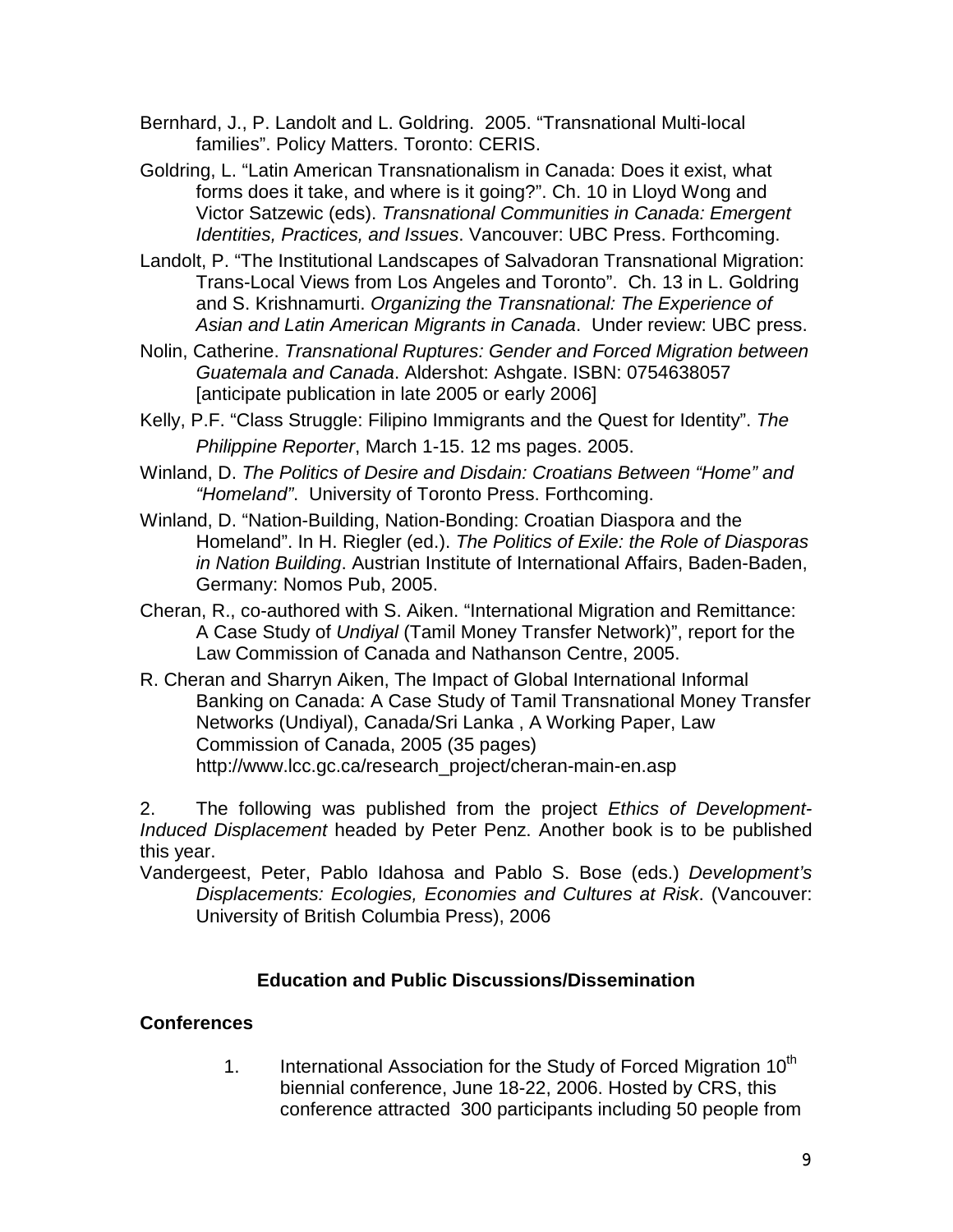the global south who received financial assistance. The following provided funding: SSHRC Aid to Conferences \$35,000, CIDA \$45,000, IASFM \$53,704, York University faculties and departments \$11,000.

- 2. Canadian Council for Refugees International Refugee Rights Conference June 17-19, 2006
- 3. KAIROS Conference: National Migrant Justice Gathering: Building Solidarity, Taking Action, June 10-11, 2006 (CRS as sponsor)
- 4. Annual CRS Graduate Students Conference, Diversity in Migration, April 27-28, 2006. Some funding was provided by FGS and CRS.
- 5. Sudan Studies Association 24<sup>th</sup> Annual Conference August 18-20, 2005. CIDA funding (\$45,000) was secured for this conference. Over 70 people including colleagues from Sudan attended.

### **CRS Certificate and Diploma Programs**

During this year, 46 undergraduate students were enrolled in the Certificate program and 57 graduate students were enrolled in the Diploma program. These students take 2 courses in the field of refugee studies, attend the "brown bag" seminars, do 30 hours of volunteer work and write their final paper on a topic related to the field of refugee studies and forced migration.

#### **CRS Summer Course June 2006**

The 2006 Summer Course on Refugee Issues was a tremendous success. This year the Centre welcomed 74 participants from 17 different countries to the 8-day intensive course. As in past years, the participants represented a range of professions and professional affiliations, including the academic, governmental and non-governmental sectors. Included in this year's pool were attendees from Citizenship and Immigration Canada, the UNHCR, the International Migration Organization, the International Development and Research Centre, Amnesty International, and the National Endowment for Democracy. The 2006 course also featured a stellar faculty. All in all, the course included 18 speakers, who addressed topics ranging from national and international law, security, and human rights to humanitarian assistance, camp management, and resettlement. Speakers in the 2006 course faculty included leading scholars such as James Hathaway, Howard Adelman, Elzbieta Gozdziak, Nick Van Hear, and Mary Jo Leddy. In the evaluations of the course, 84.8% of the participants rated it as being either good or excellent. The course is self-sufficient, funded by the fees paid by participants. The Academic Director is Dr. Bruce Collet and the Coordinator is Irene Tumwebaze.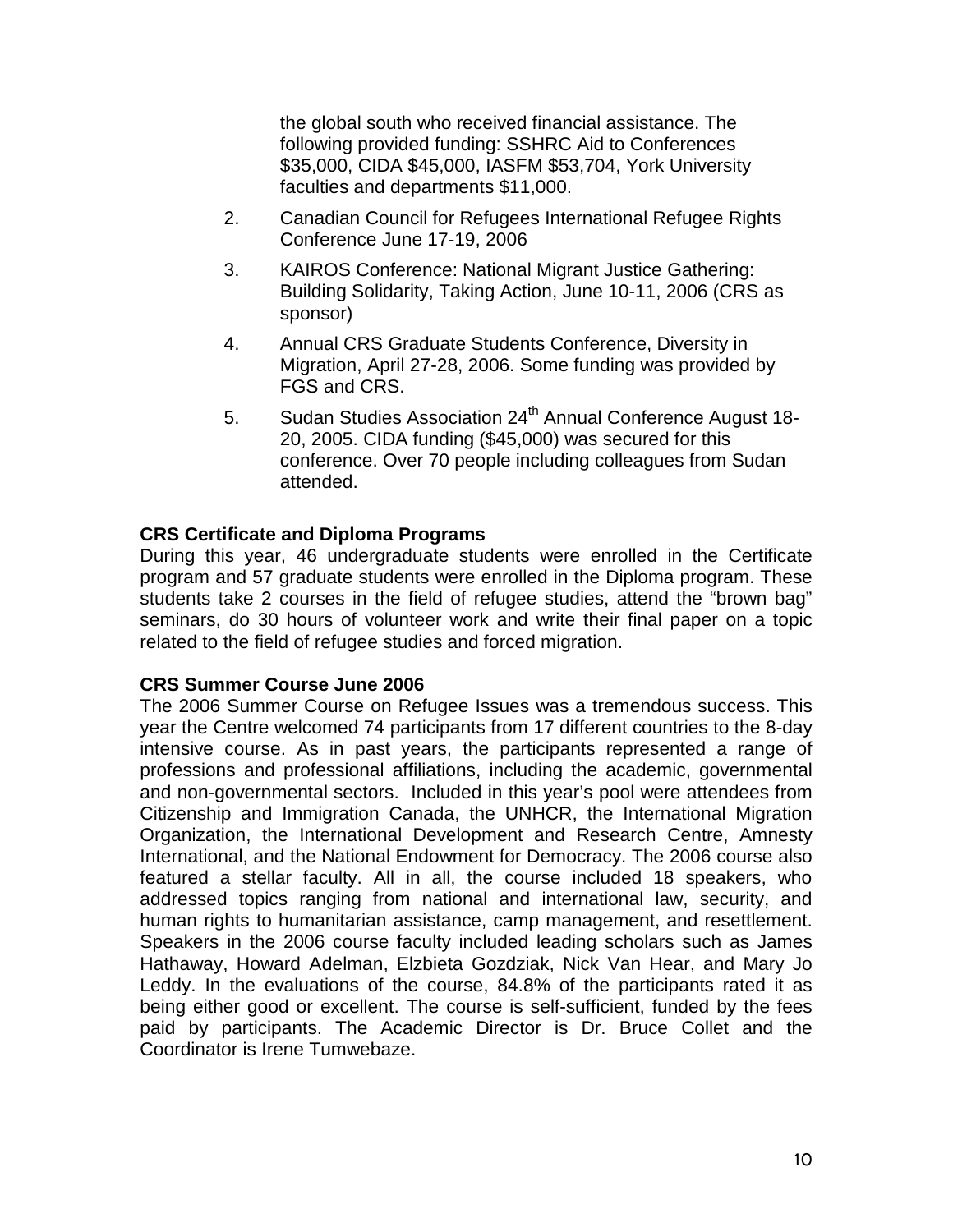#### **Workshops**

*Adapting a European Experiential Training Program for Settlement Workers at Risk of Vicarious Trauma and Burnout* June 2006. York Internationalization \$7,500, Atkinson \$5000. This is the second workshop held under the direction of Dr. Lilla Hardi, a psychiatrist from Hungary and this year she was assisted by Dr. Kyle Killian, a psychologist and visiting scholar at York and associate of CRS. Twelve practitioners from agencies serving refugees in the Toronto area attended. There is interest in professional development training in the area of trauma. It is expected to be a module in the planned Continuing Education program in refugee studies.

## **Seminars**

The regular "brown bag" seminars of CRS and other special events sponsored by CRS consisted of the following:

- 1. Jeremy Wildeman *"Education, Children and Youth Within Situations of Violence and Oppression"*
- *2.* Peter Penz *"Humanitarian intervention and the ethics of coercion"*
- *3.* Gillian Kerr *"Writing proposals - What does the funder really want?"*
- *4.* Jennifer Hyndman *"Tsunami, aid, conflict, refugees: making connections"*
- *5.* James Milner *"Towards solutions for protracted refugee situations"*
- *6.* Don Dippo *"Schooling and Community Life: An Action Research Approach to Professional and Community Development in Northern Peru"*
- *7.* Sharryn Aiken *"The Paradox of Security: Of "Smart" Borders and "Safe" Countries"*
- *8.* Hassan Shire Sheikh *"The East and Horn Africa Human Rights Defenders Project"*
- *9.* Gillian Kerr *"Knowledge Utilization - Translating research findings into practice."*
- *10.*Nergis Canefe *"Religion versus Citizenship? The Case of Muslims in Canada"*
- 11.Jorge Silvestri *"Early settlement needs of newcomers (refugees and independent immigrants) from the perspective of a frontline Settlement Counsellor".*
- *12.*Roger Rickwood *"UN proposal for Environmental Refugees"*
- 13.Julia Dicum *"Comparative Educational Oral Histories during War, Conflict, and Refugee Lives: Preliminary Discussion of the Findings"*
- *14.*Jonathan Papoulidis *"What Liberia Can Teach the Peacebuilding Commission"*
- *15.*Obiora Okafor *"Canadian Migration Law, 9/11, and the US Crucible: A Comparative Analysis of the Canadian and US Deportation to Torture Regimes"*
- *16.*Roslyn Leary *"Australian Refugee & humanitarian program: The Victorian Foundation for Survivors of Torture, Melbourne"*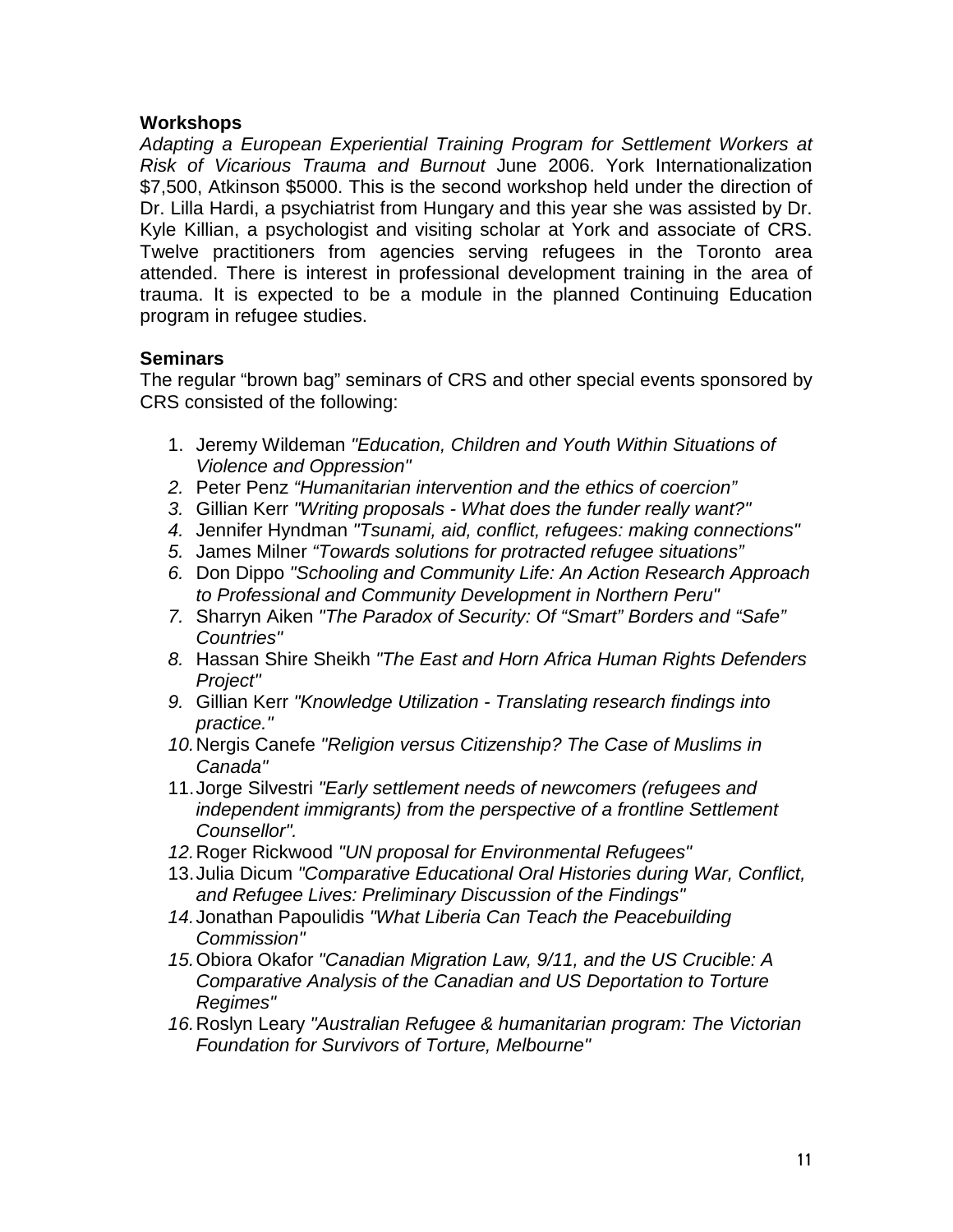17.Raj Bardouille *"Beyond Migrant Remittances in Africa: Reflections on mobilizing the Resources of and Engaging the Diaspora in Africa's Development"*

## **Continuing Education Proposal**

The Centre is working with Atkinson's Continuing Education Department to explore the development of a certificate program in refugee studies directed to the staff of the settlement sector agencies working with refugees. Dr. Mohammed Hassan, a research associate at CRS is assisting with this project. A community advisory group is being organized and if feasible, the program will be launched in 2007.

#### **5. Measures taken to Promote Equity as Enunciated in the University Academic Plan**

The Centre for Refugee Studies addresses York's commitment to social justice and equity in its mission and its practices. As indicated in the CRS mission statement, we are concerned about people who are displaced within their own countries and across borders for reasons of persecution, expulsion, violence, violation of fundamental human rights and loss of essential human security and livelihood. Our research seeks to further our understanding of the accommodation, protection, and assistance for refugees through asylum, settlement, resettlement and reintegration, but also the prevention of displacement. Our approach is by necessity interdisciplinary, cross-sectoral and global. We work with academics, community researchers, practitioners, policy makers and advocates.

While based in a network of York academics and students from a range of disciplines, there are also strong local, national and international connections with organizations committed to social justice and equity. CRS has close ties with the Toronto based Centre of Excellence for Research on Immigration and Settlement, the Canadian Council of Refugees (an umbrella organization representing over 180 agencies across the country) and the International Association for the Study of Forced Migration. These ties are organizational and personal: Michele Millard is on the executive of CCR, and Susan McGrath is on the executive of IASFM and is joining the Management Committee of CERIS in the fall of 2006.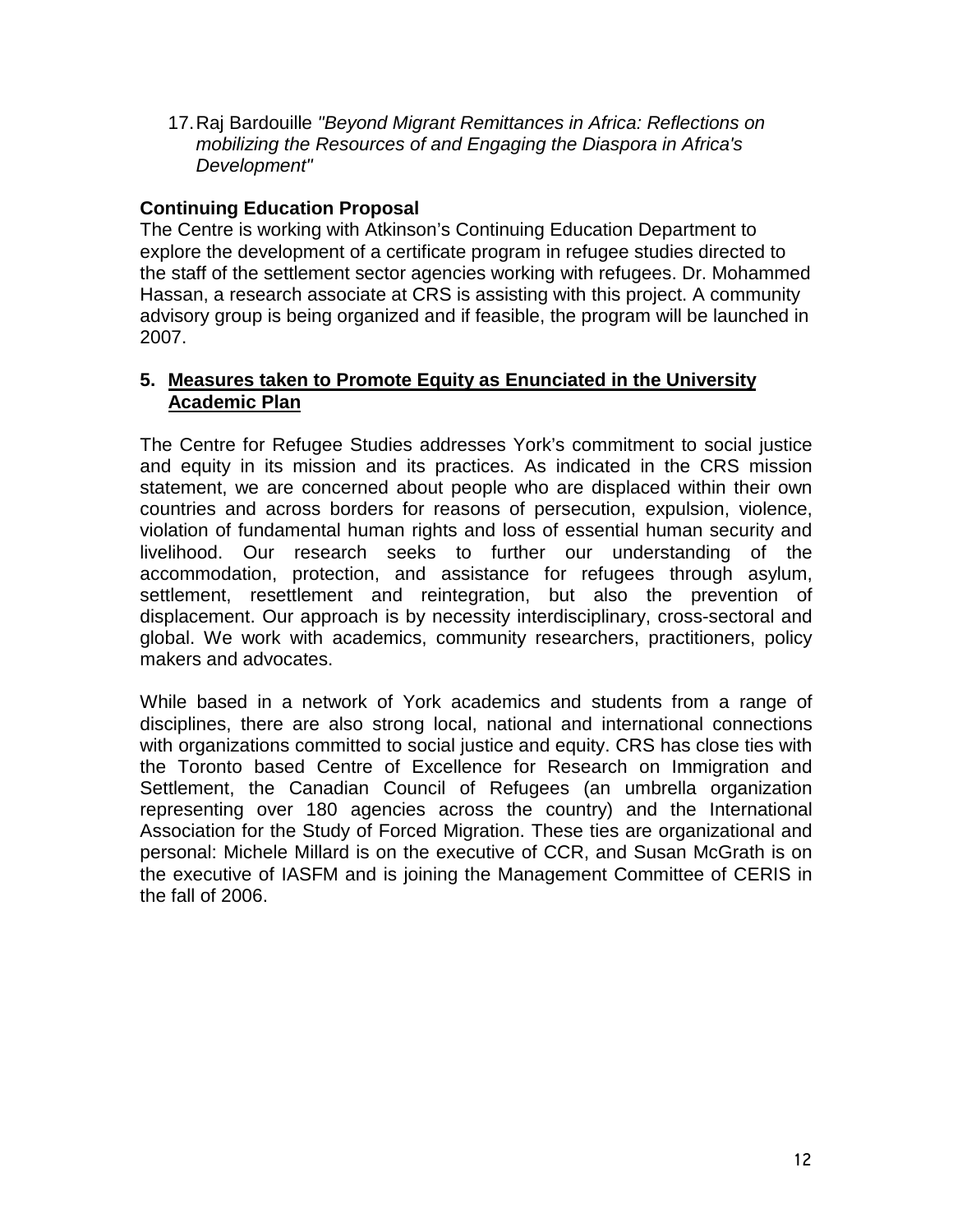The research and educational projects of CRS reflect a commitment to a diversity of perspectives and a range of issues concerned with equity and social justice. Recent international projects focus on Africa where there has been massive displacement of peoples due to civil strife and on India where displacement has been linked to development. The Canadian project on social cohesion worked with five ethnic and/or racial communities across the country. The public education programs addressed an extensive number of topics including: human rights, human security, humanitarian aid, international schooling, trauma, migration law and peace building.

Members of the Centre and participants of our programs reflect the ethnic, racial and religious diversity of the Toronto area and the populations affected by forced migration. There is parity between men and women. We particularly try to support students who have experienced forced migration in our hiring of GAs and work study placements. We are committed to providing a work study placement to the refugee student sponsored each year by York's WUSC program.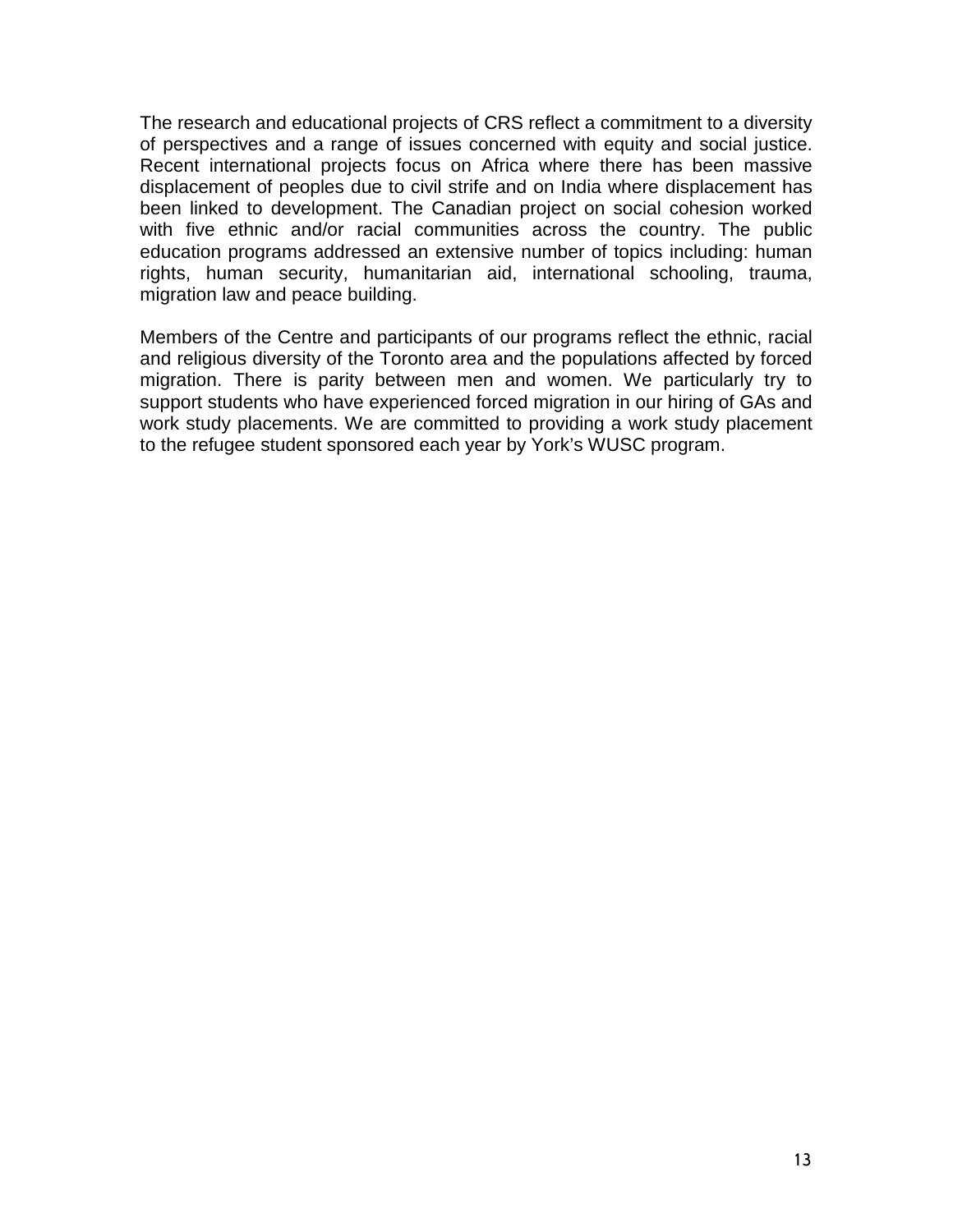# **6. Statement of Operations**

**Fund Code:** 200<br> **Cost Centre:** 252460 Refugee Studies - G.OP

| <b>Account Description</b> | Account# | <b>Annual</b><br><b>Budget</b> | <b>Actual</b> | <b>Total</b><br>(Act+Commit) |
|----------------------------|----------|--------------------------------|---------------|------------------------------|
| <b>Revenue</b>             |          |                                |               |                              |
| <b>External Cost</b>       |          | 6,000                          | 30,518.96     | 30,518.96                    |
| <b>Recoveries</b>          |          |                                |               |                              |
| <b>Internal Cost</b>       |          | 10,337                         | 3,755.07      | 3,755.07                     |
| <b>Recoveries</b>          |          |                                |               |                              |
| <b>Other Revenue</b>       |          | 69,000                         | 9,179.13      | 9,179.13                     |
| OTO Budget                 |          | 16,000                         | 35,060.00     | 35,060.00                    |
| <b>Allocations</b>         |          |                                |               |                              |
| <b>Central Allocations</b> |          | 16,000                         | 35,060.00     | 35,060.00                    |
| <b>Total Revenue</b>       |          | 101,337                        | 78,513.16     | 78,513.16                    |
| <b>Expenses</b>            |          |                                |               |                              |
| Fac Admin Salary &         |          | 6,000                          | 6,000.00      | 6,000.00                     |
| <b>Benefits</b>            |          |                                |               |                              |
| Teaching Assists Salary &  |          | 8,677                          | 4,619.43      | 4,619.43                     |
| <b>Bene</b>                |          |                                |               |                              |
| Res Staff Salary &         |          | 90,832                         | 68,386.63     | 68,386.63                    |
| <b>Benefits</b>            |          |                                |               |                              |
| Support Staff Salary &     |          |                                | 1,808.08      | 1,808.08                     |
| <b>Benefit</b>             |          |                                |               |                              |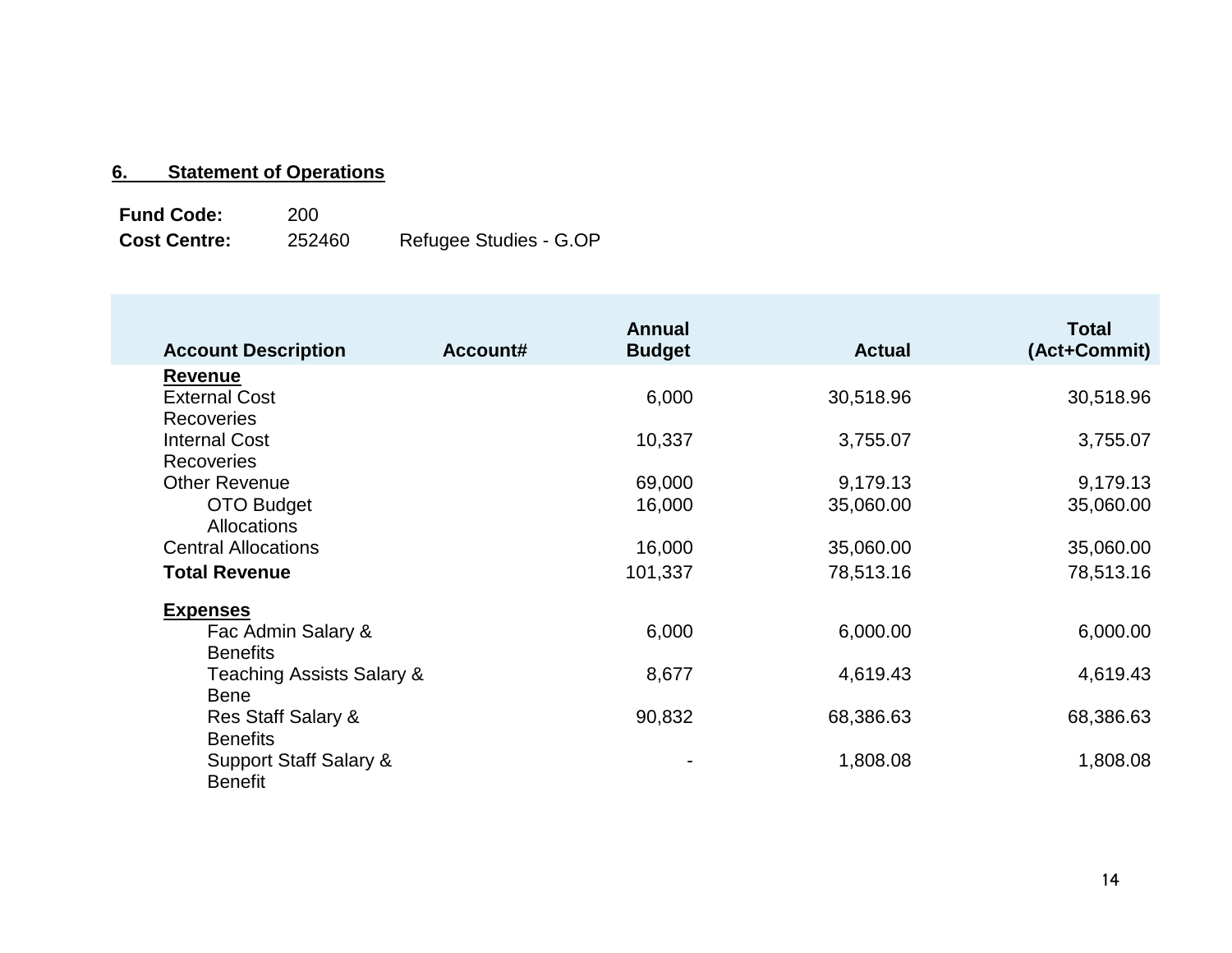| <b>Account Description</b>                       | Account# |           | <b>Actual</b>                                     |           | <b>Total</b><br>(Act+Commit) |
|--------------------------------------------------|----------|-----------|---------------------------------------------------|-----------|------------------------------|
|                                                  |          |           | <b>Balance Available</b><br>(Overspent)           | 2,295.03  |                              |
|                                                  |          |           | <b>Carry Forward from</b><br><b>Previous Year</b> | 28,077.00 |                              |
|                                                  |          |           | <b>Employee Advances</b>                          |           |                              |
| <b>Surplus/ (Deficit)</b><br><b>Current Year</b> |          | (30, 617) | (25, 781.97)                                      |           | (25, 781.97)                 |
| <b>Total Expenses</b>                            |          | 131,954   | 104,295.13                                        |           | 104,295.13                   |
| <b>Bursaries</b>                                 |          |           |                                                   |           |                              |
| <b>Taxes and Utilities</b><br>Scholarships &     |          | 6,050     | 5,498.79                                          |           | 5,498.79                     |
| Rentals                                          |          |           | (2,000.00)                                        |           | (2,000.00)                   |
| Telephone &<br>Power                             |          | 6,050     |                                                   |           |                              |
| <b>Operating Costs</b>                           |          | 20,395    | 14,399.70<br>7,498.79                             |           | 14,399.70<br>7,498.79        |
| Supplies-<br>Comprehensive&General               |          | 4,200     | 3,147.93                                          |           | 3,147.93                     |
| Hospitality                                      |          |           |                                                   |           |                              |
| Travel &                                         |          | 12,100    | 9,910.34                                          |           | 9,910.34                     |
| Furniture, & Bldgs<br><b>Other Expenses</b>      |          | 3,215     | 633.57                                            |           | 633.57                       |
| Equipment,                                       |          | 880       | 707.86                                            |           | 707.86                       |
| <b>Total Salaries and</b><br><b>Benefits</b>     |          | 105,509   | 84,396.64                                         |           | 84,396.64                    |
| <b>Other Salaries and</b><br><b>Benefits</b>     |          |           | 3,582.50                                          |           | 3,582.50                     |
|                                                  |          |           |                                                   |           |                              |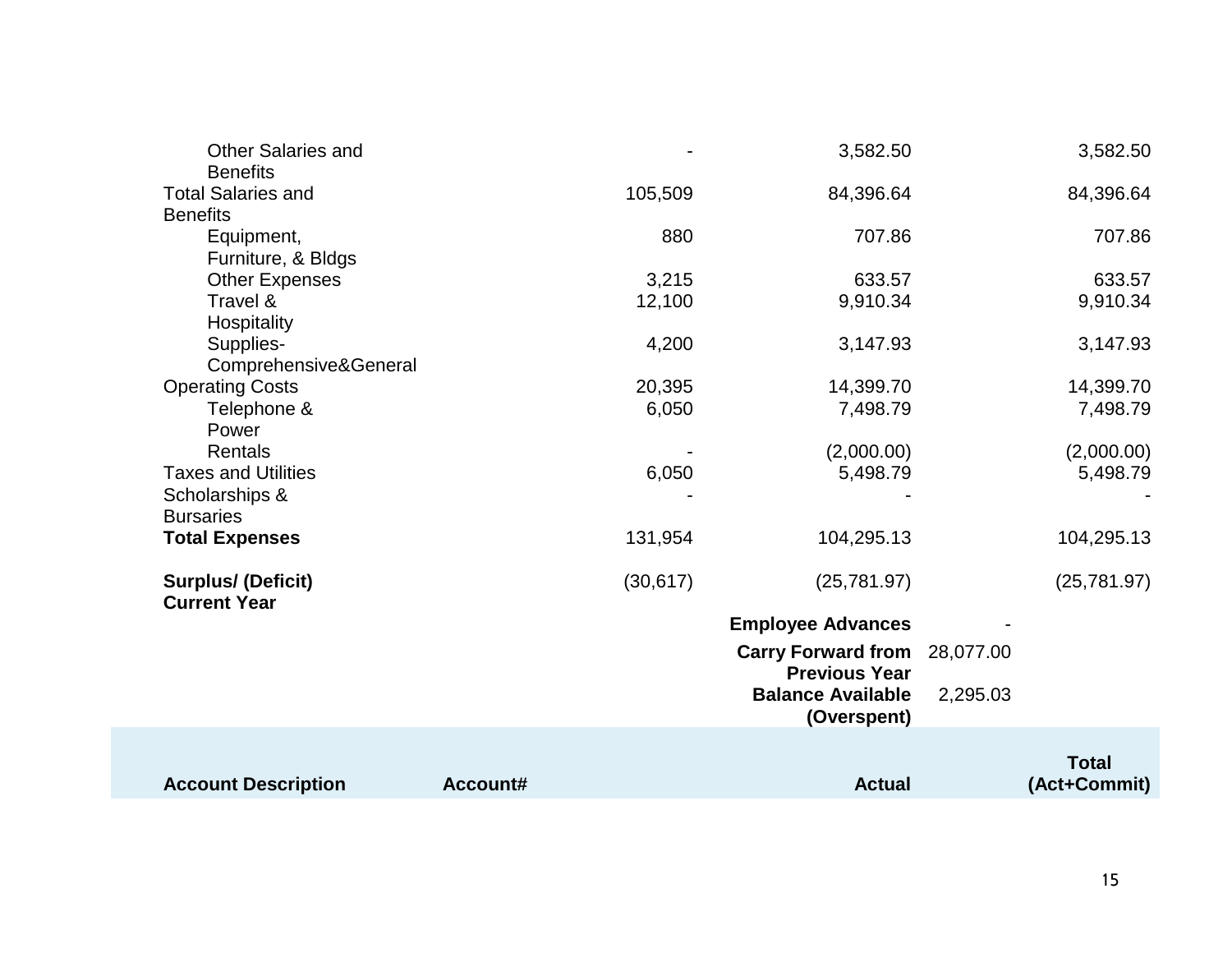| <b>Expenses</b>                                  |                           |                          |                          |
|--------------------------------------------------|---------------------------|--------------------------|--------------------------|
| Travel &                                         | $\blacksquare$            | $\sim$                   | $\blacksquare$           |
| Hospitality                                      |                           |                          |                          |
| <b>Operating Costs</b>                           | $\blacksquare$            | $\sim$                   | $\blacksquare$           |
| <b>Total Expenses</b>                            | $\overline{\phantom{a}}$  | $\sim$                   | $\blacksquare$           |
| <b>Surplus/ (Deficit)</b><br><b>Current Year</b> | $\blacksquare$            | $\sim$                   | $\blacksquare$           |
|                                                  | <b>Employee Advances</b>  |                          | $\blacksquare$           |
|                                                  | <b>Carry Forward from</b> |                          | $\overline{\phantom{0}}$ |
|                                                  |                           | <b>Previous Year</b>     |                          |
|                                                  |                           | <b>Balance Available</b> | $\overline{\phantom{0}}$ |

**(Overspent)**

| <b>Account Description</b>       | Account# |                          | <b>Actual</b> | <b>Total</b><br>(Act+Commit) |
|----------------------------------|----------|--------------------------|---------------|------------------------------|
| <b>Revenue</b>                   |          |                          |               |                              |
| OTO Budget<br><b>Allocations</b> |          | -                        | 12,000.00     | 12,000.00                    |
| <b>Central Allocations</b>       |          |                          | 12,000.00     | 12,000.00                    |
| <b>Total Revenue</b>             |          |                          | 12,000.00     | 12,000.00                    |
| <b>Expenses</b>                  |          |                          |               |                              |
| Res Staff Salary &               |          |                          | (48,000.00)   | (48,000.00)                  |
| <b>Benefits</b>                  |          |                          |               |                              |
| <b>Total Salaries and</b>        |          | $\blacksquare$           | (48,000.00)   | (48,000.00)                  |
| <b>Benefits</b>                  |          |                          |               |                              |
| Supplies-                        |          | ٠                        | 2,163.10      | 2,163.10                     |
| Comprehensive&General            |          |                          |               |                              |
| <b>Operating Costs</b>           |          | $\overline{\phantom{0}}$ | 2,163.10      | 2,163.10                     |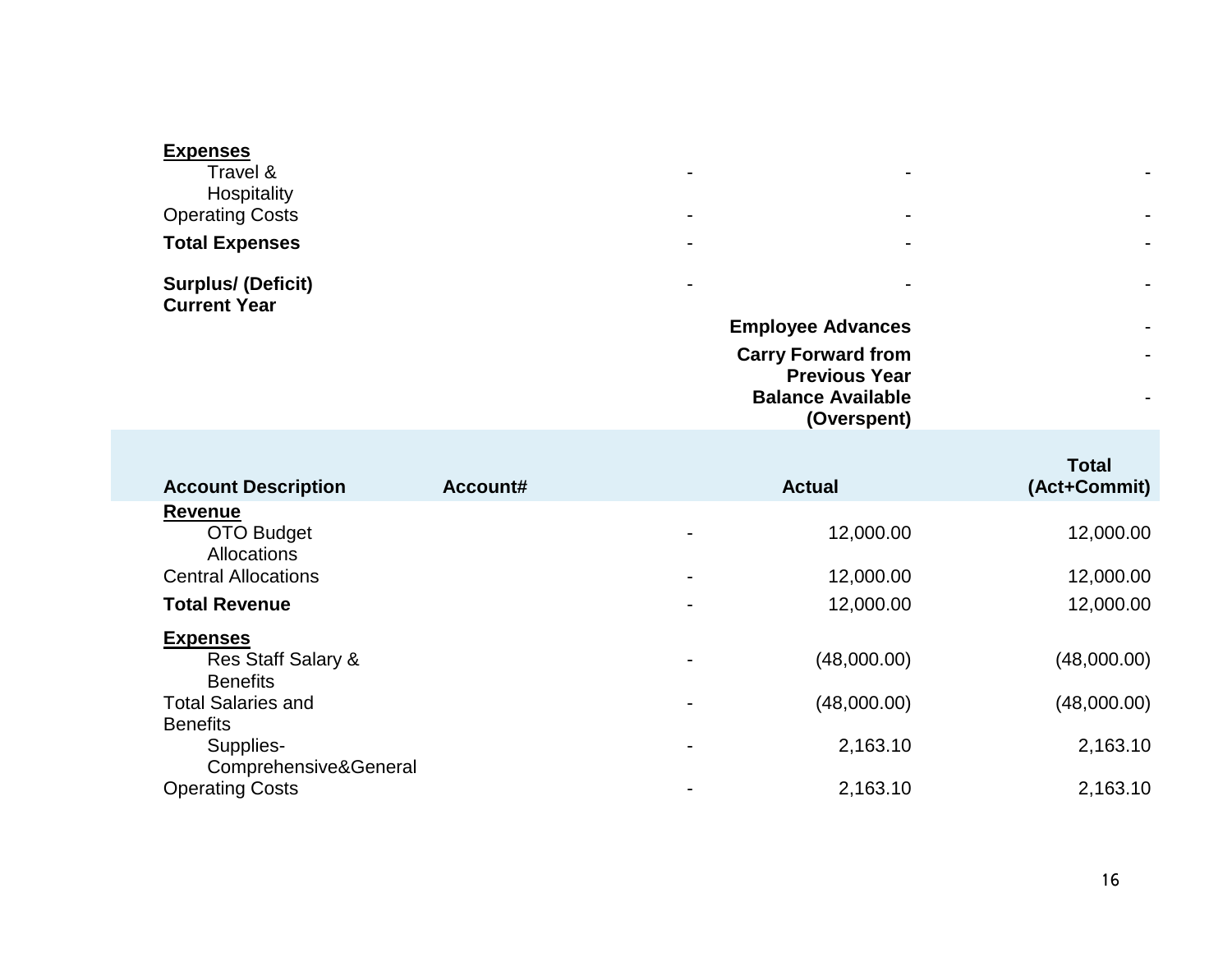| <b>Total Expenses</b>                            | $\overline{\phantom{0}}$ | (45,836.90)                                                                                                                 | (45,836.90) |
|--------------------------------------------------|--------------------------|-----------------------------------------------------------------------------------------------------------------------------|-------------|
| <b>Surplus/ (Deficit)</b><br><b>Current Year</b> | $\blacksquare$           | 57,836.90                                                                                                                   | 57,836.90   |
|                                                  |                          | <b>Employee Advances</b><br><b>Carry Forward from</b><br><b>Previous Year</b><br>Balance Available 57,836.90<br>(Overspent) |             |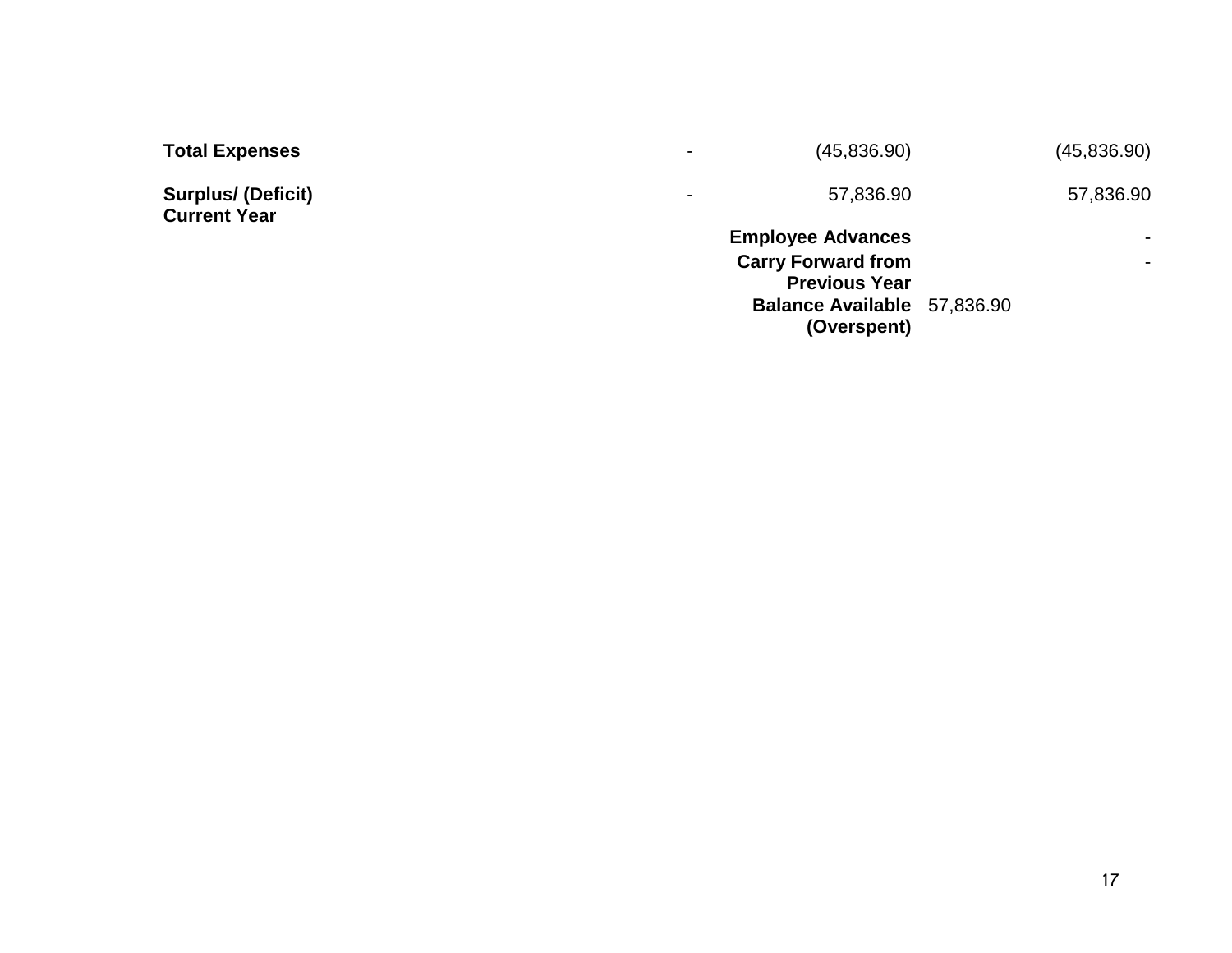# **7. Budget for Current Fiscal Year**

| <b>Fund</b><br>Code:   | 200           |                               |
|------------------------|---------------|-------------------------------|
| Cost<br><b>Centre:</b> |               | 252460 Refugee Studies - G.OP |
| <b>Status:</b>         | <b>ACTIVE</b> | <b>BUDGET CALL 2006-</b>      |

**07 Detail Report**

|                                           |        | 2006-07<br><b>Budget</b> |
|-------------------------------------------|--------|--------------------------|
| <b>Revenue</b>                            |        |                          |
| <b>ECR Subscriptions</b>                  | 053200 | 5,000                    |
| <b>ECR External Org Grant</b>             | 063600 | 21,892                   |
| <b>External Cost Recoveries</b>           |        | 26,892                   |
| ICR Sal-Support                           | 032900 | 774                      |
| <b>ICR Ben-Support</b>                    | 033300 | (1,014)                  |
| <b>Internal Cost Recoveries</b>           |        | (239)                    |
| <b>Royalties</b>                          | 030400 | 1,000                    |
| <b>Tsf fr ResF5</b>                       | 092100 | 20,000                   |
| <b>Other Revenue</b>                      |        | 21,000                   |
| OTO Trsf btw F200 Facs/Divs               | 099911 | 7,000                    |
| OTO Trsf within F/D F200 CC Ra            | 099912 | 31,000                   |
| <b>OTO Budget Allocations</b>             |        | 38,000                   |
| <b>Central Allocations</b>                |        | 38,000                   |
| <b>Total Revenue</b>                      |        | 85,653                   |
| <b>Expenses</b>                           |        |                          |
| <b>Admin Stipend Yufa</b>                 | 113000 | 5,000                    |
| Ben Admin Stipend Yufa                    | 213000 | 1,000                    |
| <b>Fac Admin Salary &amp; Benefits</b>    |        | 6,000                    |
| Sal Grad Studs - CUPE 3903-3              | 121600 | 9,031                    |
| Grant In Aid - CUPE3903-3                 | 121700 | 3,000                    |
| Ben Grad Studs - CUPE3903-3               | 221600 | 1,355                    |
| <b>Teaching Assists Salary &amp; Bene</b> |        | 13,386                   |
| <b>Sal Ft Res Assistant</b>               | 140600 | 15,000                   |
| Wages Pt Res Asstnt-Yk Ungrad             | 192000 | 31,072                   |
| Wages Pt Res Asstnt-Yk Grad St            | 192200 | 4,000                    |
| GuestLecturers&HonorariaBenN/A            | 195001 | 500                      |
| <b>Ben Ft Res Assistant</b>               | 240600 | 3,060                    |
| Ben Pt Res Asstnt - Cdn & Perm            | 292000 | 3,107                    |
| Ben Pt Res Asstnt Yk Grad Stud            | 292200 | 400                      |
| <b>Res Staff Salary &amp; Benefits</b>    |        | 57,139                   |
| Wages Non Cler Cas (Yk Studs)             | 165000 | 1,000                    |
| Ben Non Cler Cas (Yk Studs)               | 265000 | 100                      |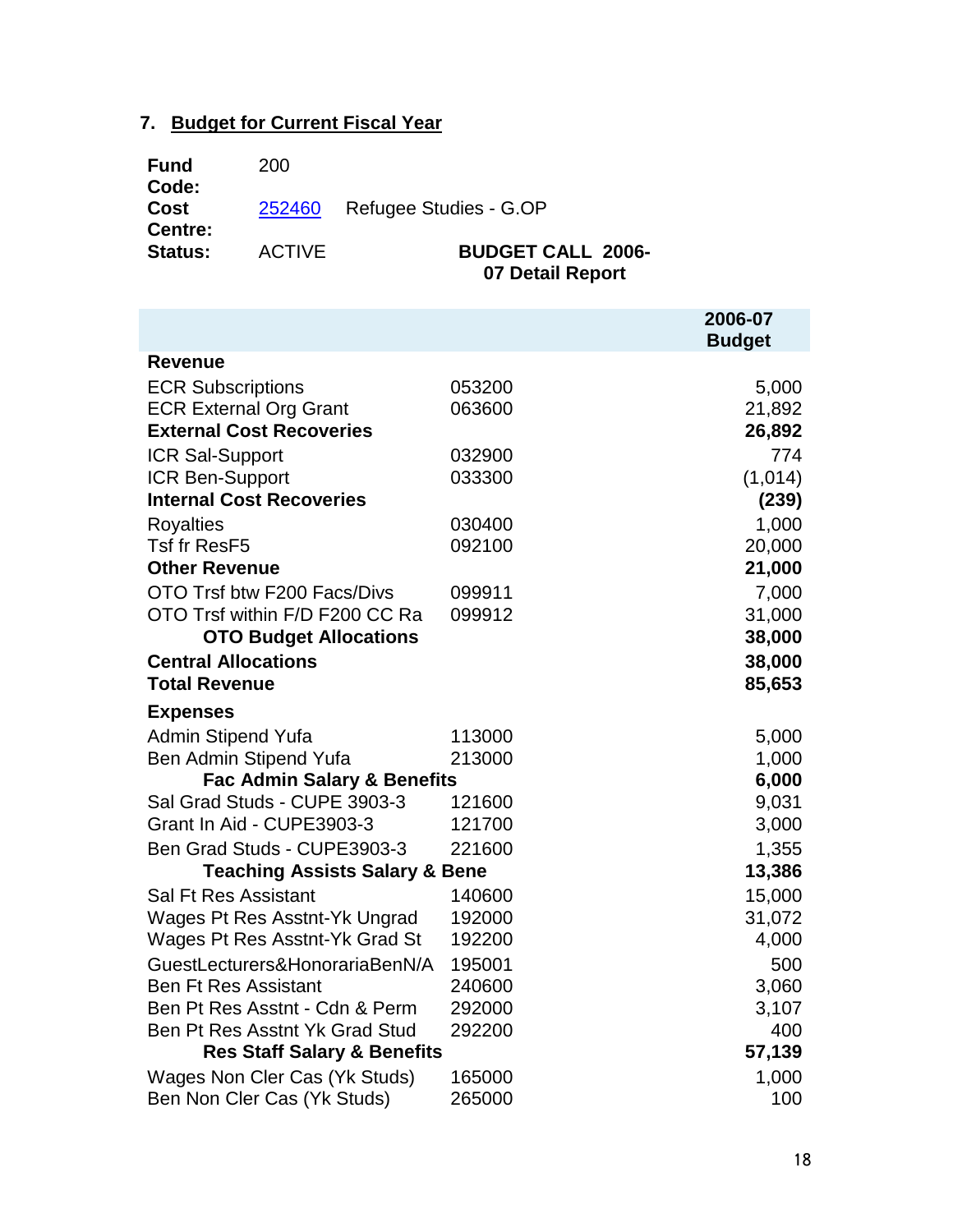| <b>Support Staff Salary &amp; Benefit</b> |        | 1,100     |
|-------------------------------------------|--------|-----------|
| <b>Total Salaries and Benefits</b>        |        | 77,625    |
| <b>Office Supplies Gen</b>                | 301000 | 600       |
| <b>Computer Supplies</b>                  | 304000 | 700       |
| Audio-Visual                              | 305300 | 800       |
| <b>Printing And Photocopy Gen</b>         | 320900 | 3,000     |
| Postage - Gen                             | 331000 | 50        |
| <b>Postage Resp Centre</b>                | 331100 | 150       |
| L.D. Telegrams Etc                        | 332000 | 450       |
| <b>Books-Periodicals</b>                  | 333000 | 2,000     |
| Shipping-Receiving                        | 334000 | 1,000     |
| <b>Travel Gen Fac</b>                     | 401000 | 11,000    |
| <b>Travel Gen Support</b>                 | 402000 | 5,500     |
| <b>Travel Visitors Speakers</b>           | 405000 | 500       |
| <b>Hospitality - Campus</b>               | 406200 | 2,500     |
| <b>Hospitality - External</b>             | 406300 | 1,500     |
| Membership Fees Canada                    | 413000 | 85        |
| Membership Fees U.S.A.                    | 413100 | 2,504     |
| <b>Alterations</b>                        | 439000 | 150       |
| <b>Operating Costs</b>                    |        | 32,489    |
| <b>Telephone Equipment Rental</b>         | 467000 | 6,500     |
| <b>Telephone Equipment Instal</b>         | 467100 | 50        |
| <b>Taxes and Utilities</b>                |        | 6,550     |
| <b>Total Expenses</b>                     |        | 116,664   |
| <b>Total Revenue Less Expenses</b>        |        | (31, 011) |
| <b>Carryforward From Prev Year</b>        |        | 60,132    |
| <b>Carryforward to Next Year</b>          |        | 29,121    |

## **8. Graduate Training Activities/Accomplishments**

The Centre benefits from an active caucus of graduate students. This year they successfully organized and held the annual Graduate Student Conference "Diversity in Migration" on April 27th and 28th, 2006. There were 12 panels and 36 presentations by graduate students from CRS, University of Toronto, OISE/UT, and Carleton, Wilfrid Laurier and Ryerson Universities. York Professor Nandita Sharma gave the keynote address. CRS also held two research skills development workshops aimed at graduate students – one was on writing proposals and the second one was on translating research findings into practice. Both were delivered by CRS Research Associate Gillian Kerr. The internship program of the CRS Summer Course also provided opportunities for 6 students to learn how to organize large academic events as well as connect them to an international group of refugee scholars and practitioners and the latest research and practices issues in the refugee field.